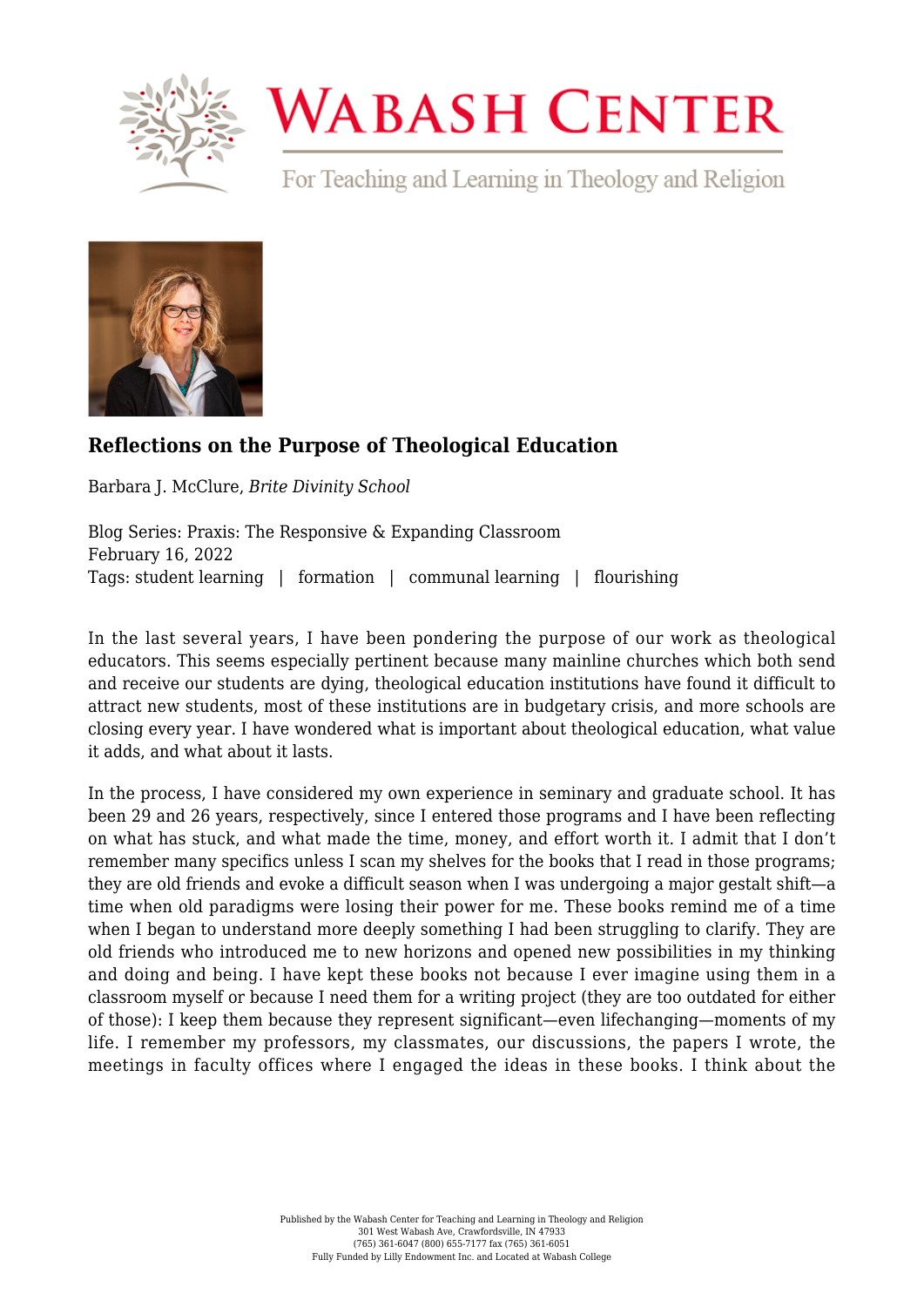arguments I wrestled with, developed, let go of. I remember wrestling with my own understandings, and with teachers and peers, as I felt myself changing, growing, emerging. I don't value these books and the memories of my time in seminary and a doctoral program so much because of the career they have afforded me; I value them for who they helped me become.

I have been playing with the idea that perhaps the benefit of theological education is less in the information we educators impart or the professional training we provide, and more about the kind of learning and experiential communities we build together. Perhaps our value in the world as theological educators is less about the preparation for a particular ministry, the ordination process, or further schooling, and more about the kinds of opportunities we afford students to be *formed,* to be changed, to grow as people, no matter where they end up or what they do in their professional lives. Students will be formed by all the new information they are exposed to, of course, but also—and maybe more importantly—students are formed by the relationships with people and ideas they develop while in our programs, by the ethos of curiosity and the room to ask gnarly existential questions, by the freedom to interrogate life and the world and themselves and God. The goal of formation emphasizes who people are *becoming*: how they think, how they behave, how they treat others, what they value, their level of emotional intelligence, the ways they respond to God in and for the world. What if theological education institutions had as their mission to be sites of exploration toward the formation of people so that they—and those they engage—can flourish?

Willie Jennings' book *After Whiteness* (Eerdmans, 2020) is one of the most important books on teaching, learning, and organizational leadership I have read in recent years, and I want to be a part of what he is imagining. I want to see what could happen if theological education institutions come to be seen as places to belong, to grow, to change, to be creative, to think hard, to come alive in one's own faith, hope, and love. What would it take for them to become places that explore formation as good people rather than primarily to impart knowledge or deconstruct embedded theologies? Jennings assumes—and I agree—that all human beings yearn for a place to belong and a place to learn how to flourish, and to have that modeled for them. What if theological education institutions became those places? What if they were places people came to first to explore rather than pursue?

In the process of this work, of course, we must name what is going on in the world, what is wrong, what impedes flourishing. As Jennings notes, this requires the difficult and painful work of understanding our current condition(s), exposing and decentering and deconstructing the dominant (white, often male) view. This is something divinity schools like mine excel in.

But people yearning for flourishing need to understand something else, too. We need to lean into hope, love, faith, grace; to understand all people as beloved, as having the imprimatur of God, as having voices that need to be heard, that deserve to be heard; to have the tools to enact justice. Theological educators in this model would need to have an explicit vision of flourishing, a sense of what could be, of what surely the Divine Urging is calling all of us toward. Those of us teaching theology and religion have an opportunity and, I think, an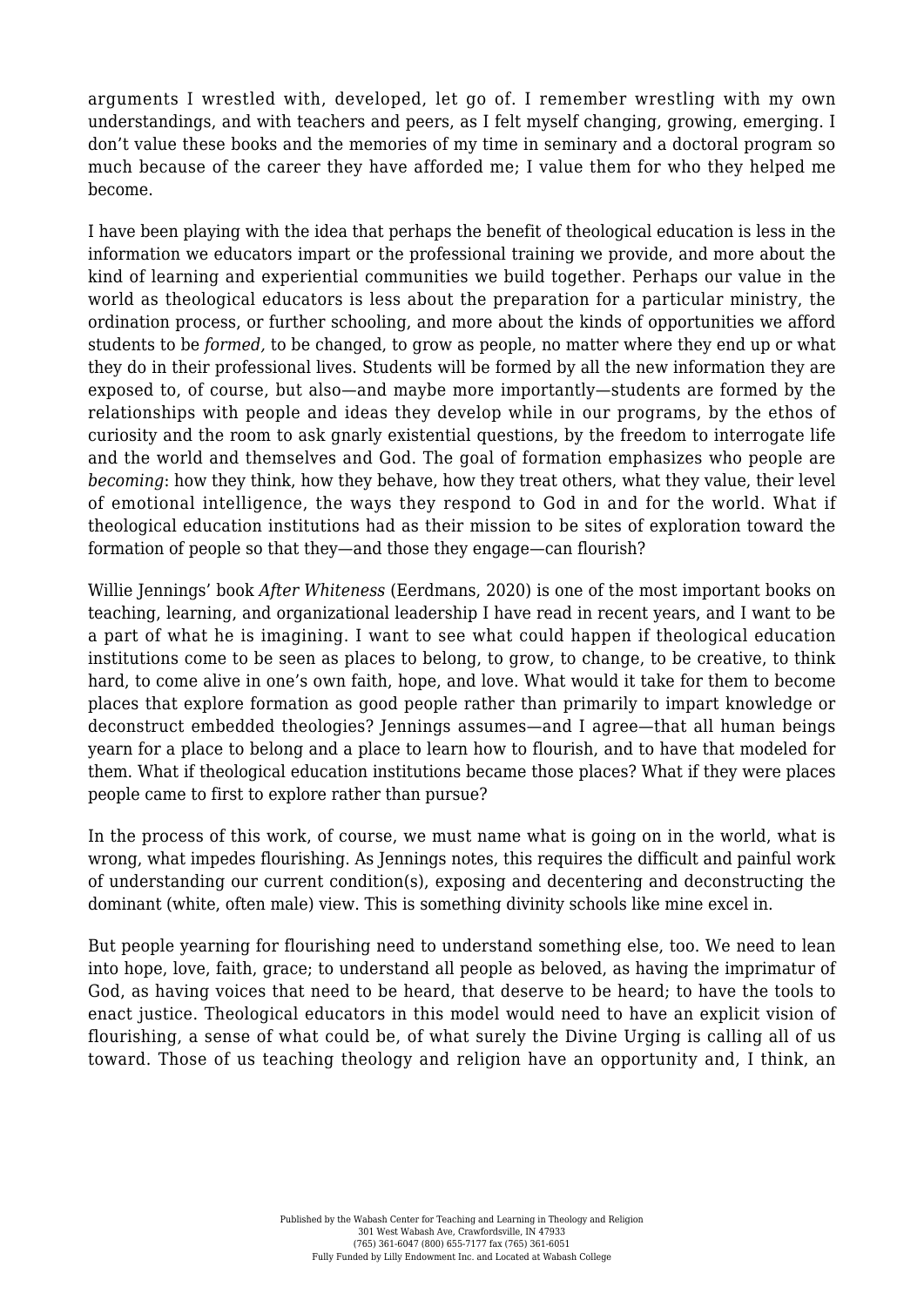invitation to hold out such a vision, a creative imagining of who and what God is, and for what that God longs, for her creation.

So many of our students live fragmented, trauma-filled lives. They come to our programs from homes, schools, communities, and jobs that are toxic, stressed, and struggling and, often, oppressive. What if we invited them to join us in seeking something more grounded, more lifegiving, more whole, and helped them, for example, resist the neoliberal impulse for mastery, control, organization, ownership, separation, and possession (even of ideas)? What if we not only taught such a way but modeled it ourselves as well? Would that change our focus and our practices in the classroom? Would that shift our criteria of "success"?

In this playful imaginary, theological educators and the administrators of our institutions would be normative, prescriptive, and committed to their own formation and growth as well as that of students, and of the communities of which we are a part. We could do this while also being critically analytical of the ideas we promote. We might ask explicitly, for example, what the sacred texts tell us about flourishing. We might examine what various religious/faith/philosophical traditions have to say about the good life. We might wonder aloud what is the story of the Good as witnessed in the sacred texts. We might inquire how to sift through all the broken humanness in the sacred texts to get to a message of hope, love, grace, redemption, care. If a deep understanding of flourishing and formation toward such a life and world became the goal, I wonder how that would change how we teach our students to read sacred texts, and whether it would influence how we teach the histories of Christianity. Would such a goal change how we teach pastoral care in our complex world? Would the flourishing of ourselves and our students as the goal influence how we teach ritual and religious practice? Would it change how we teach theology? Would it change how presidents and deans lead the institutions of which we are a part? Would it change whether and how we create community together? I am not suggesting we become proselytizers: I want to retain and exercise my critical thinking, even in relation to the commitments I hold dear, but I sense that a shift in our mission and focus might change some of the ways we do things, moving the emphasis from production to exploration.

I yearn for more conversations among ourselves as theological educators and with our students about what we might do differently that might help heal ourselves, each other, our institutions, and maybe even our particular corners of the world. These kinds of conversations take work and intentionality, to be sure, and it would take effort to alter our emphasis from education as information to education as *formation toward flourishing*. For starters, we would want to develop some shared understandings of what flourishing looks like, what it requires, and how theological education could contribute to it.

And, of course, formation and information are not so distinct; it is more a matter of alterations to emphases and processes and outcomes I am pondering. How/would an emphasis on *formation to enable flourishing* reconfigure our curricula, our faculty, our teaching practices, and the students who might be interested in joining us in that exploration? We might continue to attract fewer and fewer students seeking ordination credentials, it is true, but it is also true